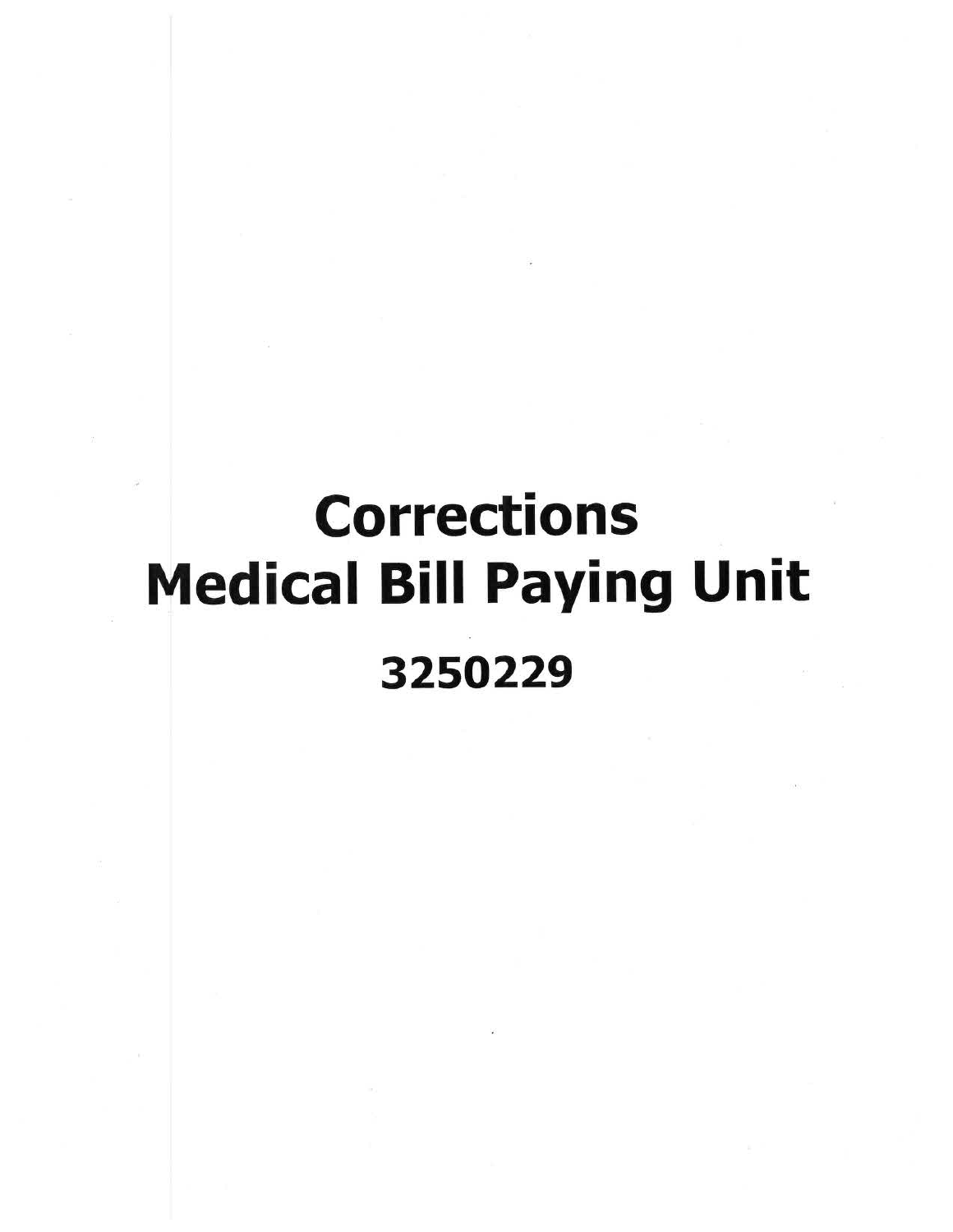| New York State Consultant Services<br><b>Contractor's Annual Employment Report</b><br>Report Period: April 1, 2015 to March 31, 2016                                                                                                                                                                                                                                                                                                                       |                               |                                  |                                                    |
|------------------------------------------------------------------------------------------------------------------------------------------------------------------------------------------------------------------------------------------------------------------------------------------------------------------------------------------------------------------------------------------------------------------------------------------------------------|-------------------------------|----------------------------------|----------------------------------------------------|
| Contracting State Agency Name: NYDOCCS<br>Contract Number: C161216<br>Agency Business Unit: DDC O I<br>Contract Term: 04/01/2013 to 03/31/2018<br>Agency Department ID: 3250234<br>Contractor Name: NaphCare, Inc.<br>Contractor Address: 2090 Columbiana Road, Suite 4000, Birmingham, AL 35216<br>Description of Services Being Provided: Operation of Chronic Hemodialysis Unit at Wende<br><b>Correcitonal Facility</b>                                |                               |                                  |                                                    |
| Scope of Contract (Choose one that best fits):<br>$\Box$ Evaluation<br>$\Box$ Analysis<br>$\Box$ Research<br>Training<br>□ Computer Programming<br>Data Processing<br>Other IT consulting<br>Architect Services<br>$\Box$ Surveying<br><b>Environmental Services</b><br>$\Box$ Engineering<br>$\boxtimes$ Health Services<br>$\Box$ Mental Health Services<br>Other Consulting<br>$\Box$ Legal<br>$\Box$ Accounting<br>$\Box$ Auditing<br>$\Box$ Paralegal |                               |                                  |                                                    |
| <b>Employment Category</b>                                                                                                                                                                                                                                                                                                                                                                                                                                 | Number of<br><b>Employees</b> | Number of<br><b>Hours Worked</b> | <b>Amount Payable</b><br><b>Under the Contract</b> |
| Nephrologist (MD) 29-1069.00                                                                                                                                                                                                                                                                                                                                                                                                                               | 3.00                          | 2,144.00                         | \$0.00                                             |
| Dialysis Unit Manager(RN)11-19111.00                                                                                                                                                                                                                                                                                                                                                                                                                       | 1.00                          | 2,144.00                         | \$0.00                                             |
| Registered Nurse 29-1141.00                                                                                                                                                                                                                                                                                                                                                                                                                                | 4.00                          | 4,384.50                         | \$0.00                                             |
| Licensed Practical Nurse 29-2061.00                                                                                                                                                                                                                                                                                                                                                                                                                        | 1.00                          | 2,144.00                         | \$0.00                                             |
| Patient Care Technician 29-2099.00                                                                                                                                                                                                                                                                                                                                                                                                                         | 3.00                          | 2,330.25                         | \$0.00                                             |
| Biomedical TreatmentTech 49-9062.00                                                                                                                                                                                                                                                                                                                                                                                                                        | 2.00                          | 178.08                           | \$0.00                                             |
| Renal Dietitian 29-1031.00                                                                                                                                                                                                                                                                                                                                                                                                                                 | 1.00                          | 480.00                           | \$0.00                                             |
| Social Worker 21-1022.00                                                                                                                                                                                                                                                                                                                                                                                                                                   | 1.00                          | 480.00                           | \$0.00                                             |
| Water Treatment Tech 47-2152.02                                                                                                                                                                                                                                                                                                                                                                                                                            | 1.00                          | 120.00                           | \$0.00                                             |
| Dialysis Purchasing Mngr 11-3061.00                                                                                                                                                                                                                                                                                                                                                                                                                        | 1.00                          | 48.00                            | \$0.00                                             |
| Purchasing Assistant 43-9061.00                                                                                                                                                                                                                                                                                                                                                                                                                            | 1.00                          | 48.00                            | \$0.00                                             |
| Pharmacist 29-1051.00                                                                                                                                                                                                                                                                                                                                                                                                                                      | 1.00                          | 48.00                            | \$0.00                                             |
| Pharmacy Tech 29-2052.00                                                                                                                                                                                                                                                                                                                                                                                                                                   | 1.00                          | 48.00                            | \$0.00                                             |
| <b>Total this Page</b>                                                                                                                                                                                                                                                                                                                                                                                                                                     | 21.00                         | 14,596.83                        | 0.00<br>\$                                         |
| <b>Grand Total</b>                                                                                                                                                                                                                                                                                                                                                                                                                                         |                               |                                  |                                                    |

Name of person who prepared this report: Amber Leckenby

Title: Director of Anciallary Services

Phone #: (205) 536-8481

Preparer's Signature: \_~::::::::.::~t:!]~:::;Z~~:;:\_::::\_ \_

Date Prepared: 04/I *2/20 16*

(Use additional pages, if necessary) example 2 and the extended page 1 of 2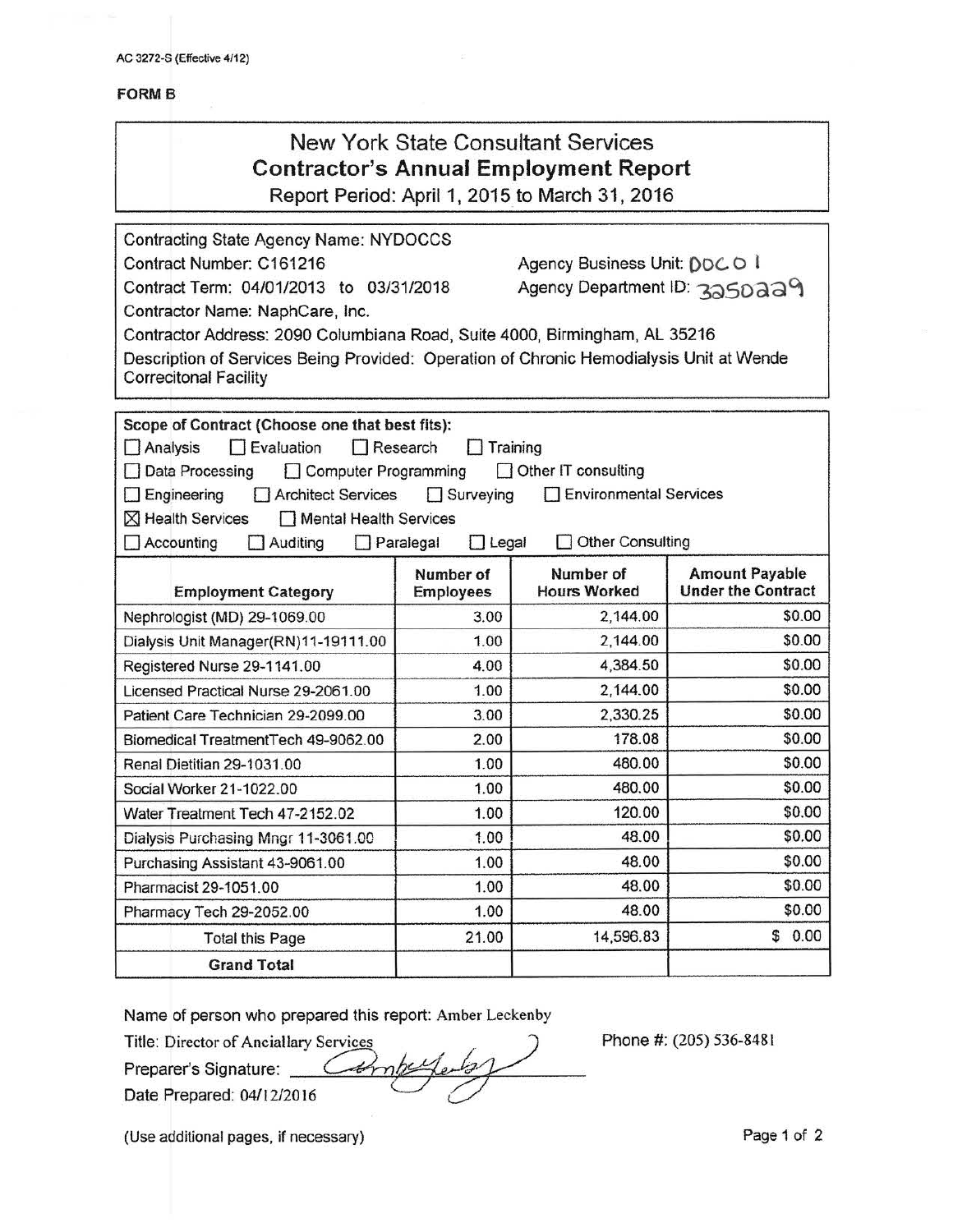| Contracting State Agency Name: NYDOCCS<br>Agency Business Unit: 00CO I<br>Contract Number: C161216<br>Agency Department ID: 3350 224<br>Contract Term: 04/01/2013 to 03/31/2018<br>Contractor Name: NaphCare, Inc.<br>Contractor Address: 2090 Columbiana Road, Suite 4000, Birmingham, AL 35216<br>Description of Services Being Provided: Operation of Chronic Hemodialysis Unit at Wende<br><b>Correcitonal Facility</b><br>Scope of Contract (Choose one that best fits):<br>$\Box$ Analysis<br>$\Box$ Evaluation<br>Research<br>Training<br>$\Box$ Data Processing<br>□ Computer Programming<br>$\Box$ Other IT consulting<br>$\Box$ Engineering<br>Architect Services<br>$\Box$ Surveying<br><b>Environmental Services</b><br>$\boxtimes$ Health Services<br>Mental Health Services<br>$\Box$ Accounting<br>$\Box$ Auditing<br>$\Box$ Legal<br>$\Box$ Paralegal<br>Other Consulting<br>Number of<br>Number of<br><b>Amount Payable</b><br><b>Employment Category</b><br><b>Under the Contract</b><br><b>Hours Worked</b><br><b>Employees</b><br>Human Resources Spec 13-1071.00<br>1.00<br>48.00<br>\$0.00<br>Payroll Clerk 43-3051.00<br>1.00<br>48.00<br>\$0.00<br>0.00<br>0.00<br>\$0.00<br>0.00<br>0.00<br>\$0.00<br>0.00<br>0.00<br>\$0.00<br>0.00<br>0.00<br>\$0.00<br>0.00<br>0.00<br>\$0.00<br>0.00<br>0.00<br>\$0.00<br>0.00<br>0.00<br>\$0.00<br>0.00<br>0.00<br>\$0.00<br>0.00<br>0.00<br>\$0.00<br>0.00<br>0.00<br>\$0.00<br>0.00<br>0.00<br>\$0.00<br>2.00<br>96.00<br>\$<br>0.00<br><b>Total this Page</b> | <b>New York State Consultant Services</b><br><b>Contractor's Annual Employment Report</b><br>Report Period: April 1, 2015 to March 31, 2016 |  |  |  |
|--------------------------------------------------------------------------------------------------------------------------------------------------------------------------------------------------------------------------------------------------------------------------------------------------------------------------------------------------------------------------------------------------------------------------------------------------------------------------------------------------------------------------------------------------------------------------------------------------------------------------------------------------------------------------------------------------------------------------------------------------------------------------------------------------------------------------------------------------------------------------------------------------------------------------------------------------------------------------------------------------------------------------------------------------------------------------------------------------------------------------------------------------------------------------------------------------------------------------------------------------------------------------------------------------------------------------------------------------------------------------------------------------------------------------------------------------------------------------------------------------------------------------------|---------------------------------------------------------------------------------------------------------------------------------------------|--|--|--|
|                                                                                                                                                                                                                                                                                                                                                                                                                                                                                                                                                                                                                                                                                                                                                                                                                                                                                                                                                                                                                                                                                                                                                                                                                                                                                                                                                                                                                                                                                                                                |                                                                                                                                             |  |  |  |
|                                                                                                                                                                                                                                                                                                                                                                                                                                                                                                                                                                                                                                                                                                                                                                                                                                                                                                                                                                                                                                                                                                                                                                                                                                                                                                                                                                                                                                                                                                                                |                                                                                                                                             |  |  |  |
|                                                                                                                                                                                                                                                                                                                                                                                                                                                                                                                                                                                                                                                                                                                                                                                                                                                                                                                                                                                                                                                                                                                                                                                                                                                                                                                                                                                                                                                                                                                                |                                                                                                                                             |  |  |  |
|                                                                                                                                                                                                                                                                                                                                                                                                                                                                                                                                                                                                                                                                                                                                                                                                                                                                                                                                                                                                                                                                                                                                                                                                                                                                                                                                                                                                                                                                                                                                |                                                                                                                                             |  |  |  |
|                                                                                                                                                                                                                                                                                                                                                                                                                                                                                                                                                                                                                                                                                                                                                                                                                                                                                                                                                                                                                                                                                                                                                                                                                                                                                                                                                                                                                                                                                                                                |                                                                                                                                             |  |  |  |
|                                                                                                                                                                                                                                                                                                                                                                                                                                                                                                                                                                                                                                                                                                                                                                                                                                                                                                                                                                                                                                                                                                                                                                                                                                                                                                                                                                                                                                                                                                                                |                                                                                                                                             |  |  |  |
|                                                                                                                                                                                                                                                                                                                                                                                                                                                                                                                                                                                                                                                                                                                                                                                                                                                                                                                                                                                                                                                                                                                                                                                                                                                                                                                                                                                                                                                                                                                                |                                                                                                                                             |  |  |  |
|                                                                                                                                                                                                                                                                                                                                                                                                                                                                                                                                                                                                                                                                                                                                                                                                                                                                                                                                                                                                                                                                                                                                                                                                                                                                                                                                                                                                                                                                                                                                |                                                                                                                                             |  |  |  |
|                                                                                                                                                                                                                                                                                                                                                                                                                                                                                                                                                                                                                                                                                                                                                                                                                                                                                                                                                                                                                                                                                                                                                                                                                                                                                                                                                                                                                                                                                                                                |                                                                                                                                             |  |  |  |
|                                                                                                                                                                                                                                                                                                                                                                                                                                                                                                                                                                                                                                                                                                                                                                                                                                                                                                                                                                                                                                                                                                                                                                                                                                                                                                                                                                                                                                                                                                                                |                                                                                                                                             |  |  |  |
|                                                                                                                                                                                                                                                                                                                                                                                                                                                                                                                                                                                                                                                                                                                                                                                                                                                                                                                                                                                                                                                                                                                                                                                                                                                                                                                                                                                                                                                                                                                                |                                                                                                                                             |  |  |  |
|                                                                                                                                                                                                                                                                                                                                                                                                                                                                                                                                                                                                                                                                                                                                                                                                                                                                                                                                                                                                                                                                                                                                                                                                                                                                                                                                                                                                                                                                                                                                |                                                                                                                                             |  |  |  |
|                                                                                                                                                                                                                                                                                                                                                                                                                                                                                                                                                                                                                                                                                                                                                                                                                                                                                                                                                                                                                                                                                                                                                                                                                                                                                                                                                                                                                                                                                                                                |                                                                                                                                             |  |  |  |
|                                                                                                                                                                                                                                                                                                                                                                                                                                                                                                                                                                                                                                                                                                                                                                                                                                                                                                                                                                                                                                                                                                                                                                                                                                                                                                                                                                                                                                                                                                                                |                                                                                                                                             |  |  |  |
|                                                                                                                                                                                                                                                                                                                                                                                                                                                                                                                                                                                                                                                                                                                                                                                                                                                                                                                                                                                                                                                                                                                                                                                                                                                                                                                                                                                                                                                                                                                                |                                                                                                                                             |  |  |  |
|                                                                                                                                                                                                                                                                                                                                                                                                                                                                                                                                                                                                                                                                                                                                                                                                                                                                                                                                                                                                                                                                                                                                                                                                                                                                                                                                                                                                                                                                                                                                |                                                                                                                                             |  |  |  |
| 23.00<br>14692.83<br><b>Grand Total</b>                                                                                                                                                                                                                                                                                                                                                                                                                                                                                                                                                                                                                                                                                                                                                                                                                                                                                                                                                                                                                                                                                                                                                                                                                                                                                                                                                                                                                                                                                        |                                                                                                                                             |  |  |  |

Name of person who prepared this report: Amber Leckenby

 $\mathcal{L}_{1}$ 

Title: Director of Anciallary Services Preparer's Signature: \[ \]

Phone #: (205) 536-8481

(Use additional pages, if necessary) example 2 of 2

Date Prepared: *04/12/2016 .*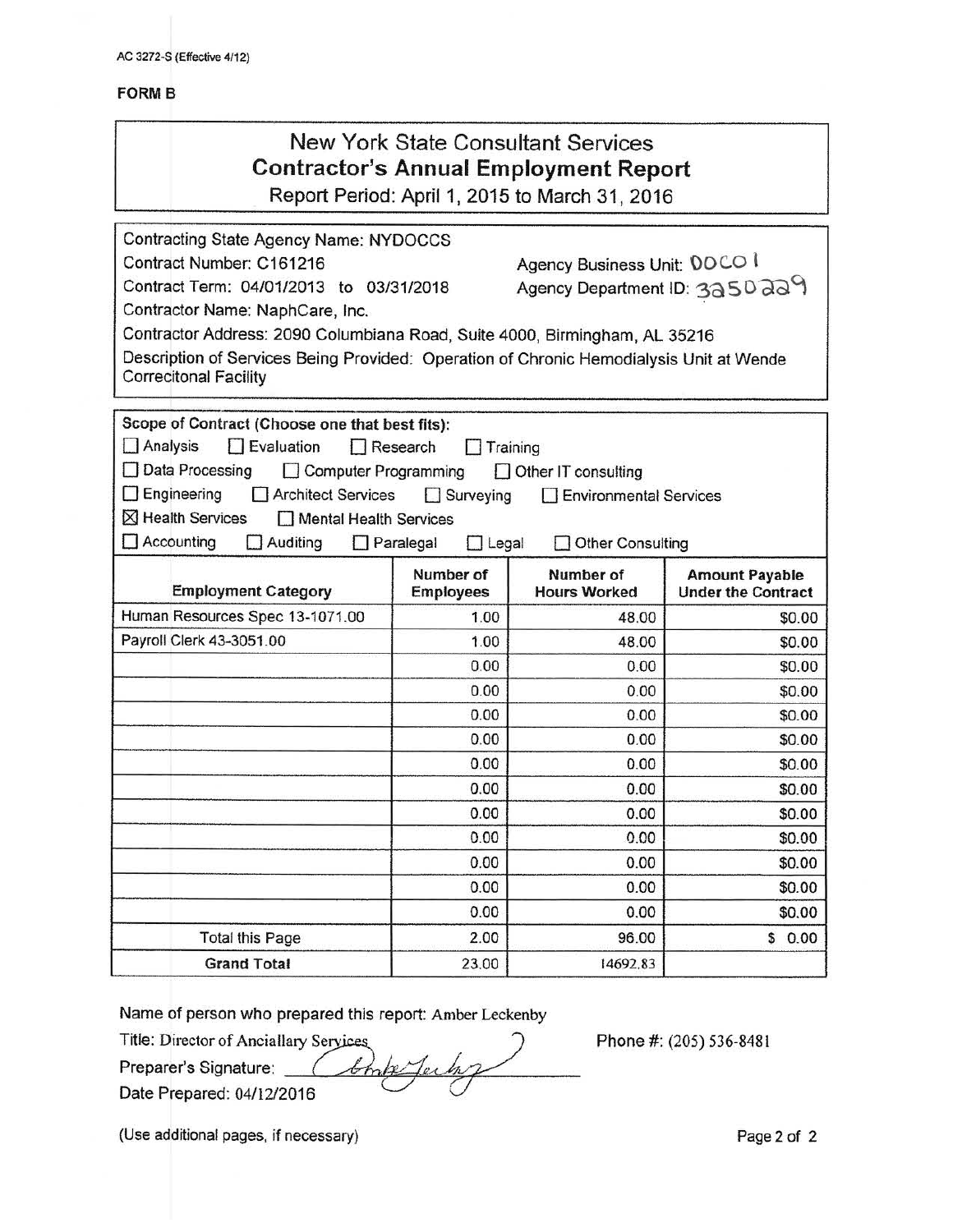| <b>New York State Consultant Services</b><br><b>Contractor's Annual Employment Report</b><br>Report Period: April 1, 2015 to March 31, 2016                                                                                                                                                                                                                                                                                                    |                               |                                                               |                                                    |
|------------------------------------------------------------------------------------------------------------------------------------------------------------------------------------------------------------------------------------------------------------------------------------------------------------------------------------------------------------------------------------------------------------------------------------------------|-------------------------------|---------------------------------------------------------------|----------------------------------------------------|
| <b>Contracting State Agency Name: NYDOCCS</b><br>Contract Number: C161217<br>Contract Term: 04/01/2013 to 03/31/2018<br>Contractor Name: NaphCare, Inc.<br>Contractor Address: 2090 Columbiana Road, Suite 4000, Birmingham, AL 35216<br>Description of Services Being Provided: Operation of Chronic Hemodialysis Unit at Fishkill<br><b>Correcitonal Facility</b>                                                                            |                               | Agency Business Unit: DOCO I<br>Agency Department ID: 3350239 |                                                    |
| Scope of Contract (Choose one that best fits):<br>$\Box$ Evaluation<br>$\Box$ Analysis<br>$\Box$ Research<br>Training<br>Data Processing<br>Other IT consulting<br>Computer Programming<br>$\Box$ Engineering<br>Architect Services<br>$\Box$ Surveying<br><b>Environmental Services</b><br><b>X</b> Health Services<br>Mental Health Services<br>$\Box$ Accounting<br>$\Box$ Auditing<br>$\Box$ Legal<br>Other Consulting<br>$\Box$ Paralegal |                               |                                                               |                                                    |
| <b>Employment Category</b>                                                                                                                                                                                                                                                                                                                                                                                                                     | Number of<br><b>Employees</b> | Number of<br><b>Hours Worked</b>                              | <b>Amount Payable</b><br><b>Under the Contract</b> |
| Nephrologist (MD) 29-1069.00                                                                                                                                                                                                                                                                                                                                                                                                                   | 1.00                          | 2,144.00                                                      | \$0.00                                             |
| Dialysis Unit Manager (RN) 11-1911.00                                                                                                                                                                                                                                                                                                                                                                                                          | 1.00                          | 2,144.00                                                      | \$0.00                                             |
| Registered Nurse 29-1141.00                                                                                                                                                                                                                                                                                                                                                                                                                    | 7.00                          | 4,201.17                                                      | \$0.00                                             |
| Biomedical TreatmentTech 49-9062.00                                                                                                                                                                                                                                                                                                                                                                                                            | 1.00                          | 120.00                                                        | \$0.00                                             |
| Renal Dietitian 29-1031.00                                                                                                                                                                                                                                                                                                                                                                                                                     |                               |                                                               |                                                    |
|                                                                                                                                                                                                                                                                                                                                                                                                                                                | 1.00                          | 480.00                                                        | \$0.00                                             |
|                                                                                                                                                                                                                                                                                                                                                                                                                                                | 1.00                          | 480.00                                                        | \$0.00                                             |
| Social Worker 21-1022.00<br>Water Treatment Tech 47-2152.02                                                                                                                                                                                                                                                                                                                                                                                    | 1.00                          | 120.00                                                        | \$0.00                                             |
| Dialysis Purchasing Mngr 11-3061.00                                                                                                                                                                                                                                                                                                                                                                                                            | 1.00                          | 120.00                                                        | \$0.00                                             |
| Purchasing assistant 43-9061.00                                                                                                                                                                                                                                                                                                                                                                                                                | 1.00                          | 48.00                                                         | \$0.00                                             |
| Pharmacist 29-1051.00                                                                                                                                                                                                                                                                                                                                                                                                                          | 1.00                          | 48.00                                                         | \$0.00                                             |
| Pharmacy Tech 29-2052.00                                                                                                                                                                                                                                                                                                                                                                                                                       | 1.00                          | 48.00                                                         | \$0.00                                             |
| Human Resources Spec 13-1071.00                                                                                                                                                                                                                                                                                                                                                                                                                | 1.00                          | 48.00                                                         | \$0.00                                             |
| Patient Care Technician 29-2099.00                                                                                                                                                                                                                                                                                                                                                                                                             | 4.00                          | 4,074.92                                                      | \$0.00                                             |
| <b>Total this Page</b>                                                                                                                                                                                                                                                                                                                                                                                                                         | 22.00                         | 14,076.09                                                     | \$0.00                                             |

Name of person who prepared this report: Amber Leckenby

Title: Director of Anciallary Services

Preparer's Signature: *\_\_/\_\_/* Date Prepared: *04112/2016 (\_ Z/*

Phone #: (205) 536-8481

(Use additional pages, if necessary) example 2 and 2 and 2 and 2 and 2 and 2 and 2 and 2 and 2 and 2 and 2 and 2 and 2 and 2 and 2 and 2 and 2 and 2 and 2 and 2 and 2 and 2 and 2 and 2 and 2 and 2 and 2 and 2 and 2 and 2 a